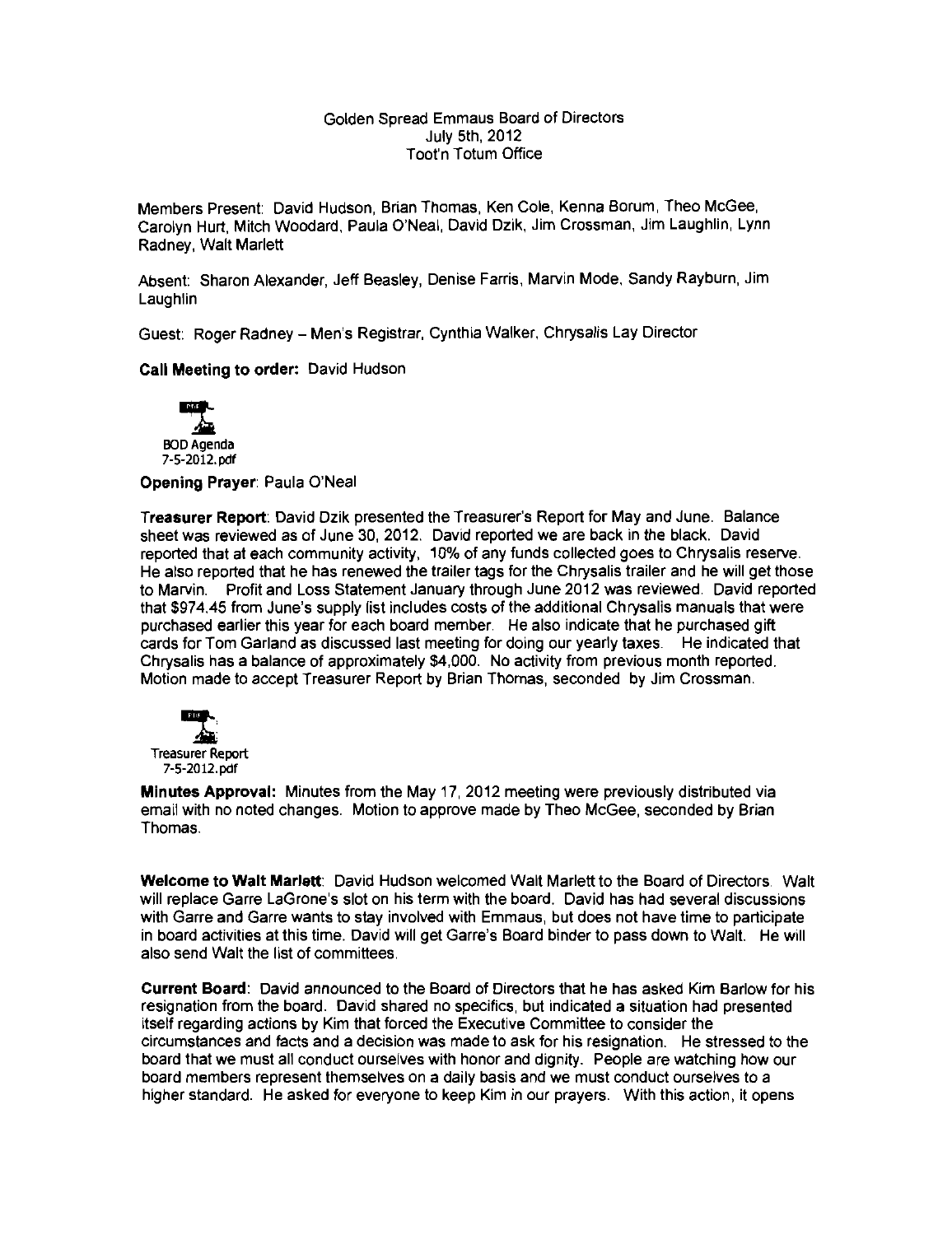Kim's slot on the board. Brian Thomas volunteered to be the Candlelight Host for the August 11<sup>th</sup> men's walk. Paula O'Neal, as chairperson of the Nominating Committee will contact Craig Solomon to see if he is interested in fulfilling the remainder of Kim's slot on the board.

**Walk #228:** David HUdson, IBR for Walk #228 indicated they had their third team meeting last Saturday. There is a full spectrum of topics that are being given as talks. He asked for prayers for the team as Satan is attacking. Delbert Sutton, one of the team members had his leg amputated last Sunday and has dropped off the team. He is in room 787 at BSA and he encouraged board members to call or go by to see him. David indicated he will need to be replaced on the team. No past Lay Director was picked for this team from the list to replace Delbert for his talk. David will contact Jeff Beasley to get the Team Selection list to find a past Lay Director to be on the team on this short notice. He also indicated that Scott Brittain, ALD for the walk had a heart attack yesterday. Another team member has been diagnosed with cancer and will be starting his treatment on Monday and is uncertain on how he will feel for the walk. We currently have 30-32 pilgrims on the list. David encouraged everyone to help build up our men's waiting list. We need approximately 50-60 applicants on the waiting lists.

**Community August - Vega:** David reminded everyone of the Community Gathering in Vega at Christ Community Church on August 16<sup>th</sup>. He indicated it is very important to support the smaller communities in Emmaus activities as they always support Emmaus in Amarillo.

**Walk # 229:** PaUla O'Neal reported they have had their first team meeting and it is an awesome team. They have preViewed two talks which were very good.

**Walk # 230:** Marvin Mode is the BST for this walk but was not present. First team meeting was last week and only 1/3 of the team showed up and many team members did not know anything about the team. Jim Crossman was at the first team meeting to conduct the team training. He expressed concern about the communication with the team members and the need to send the schedule out timely. David encouraged Jim and Roger to reach out to Jim Laughlin to be sure he understands the structure and process for the team meetings. They are also in need of a BST Coordinator.

**Summer Picnic:** Carolyn distributed a copy of the sign up sheet for the picnic. Discussion regarding open slots are indicated below:



Alvarado Road Show Sign Up Sheet.xisx .

Sound System: Jeff Beasley has made all the arrangements for the sound system.

Praise Bands: Jeff Beasley has set the music schedule for the praise and worship teams. Pinnacle will start from 2:00 - 3:00. Rock of Ages will play from 3:30-4:30. St. Stephen's will play from 5:00-6:00 and Alvarado Road Show will start at 7:30. There will be a 30 minute set up time between each team.

Grill: Brian Thomas has volunteered the grills but will not be at the picnic. Marvin Mode, Audie Waite and Robert Huddleston will pick up the grill and deliver to the park.

Food: Carolyn has made arrangements with Mike Richardson at Ben E. Keith for the majority of the food. She will touch base with him next week about the count of approx 200 and the plans for picking up the food.

Paper Products: Paula O'Neal has volunteered to pick up the paper products at Sam's. Carolyn will get her the final list of what is needed.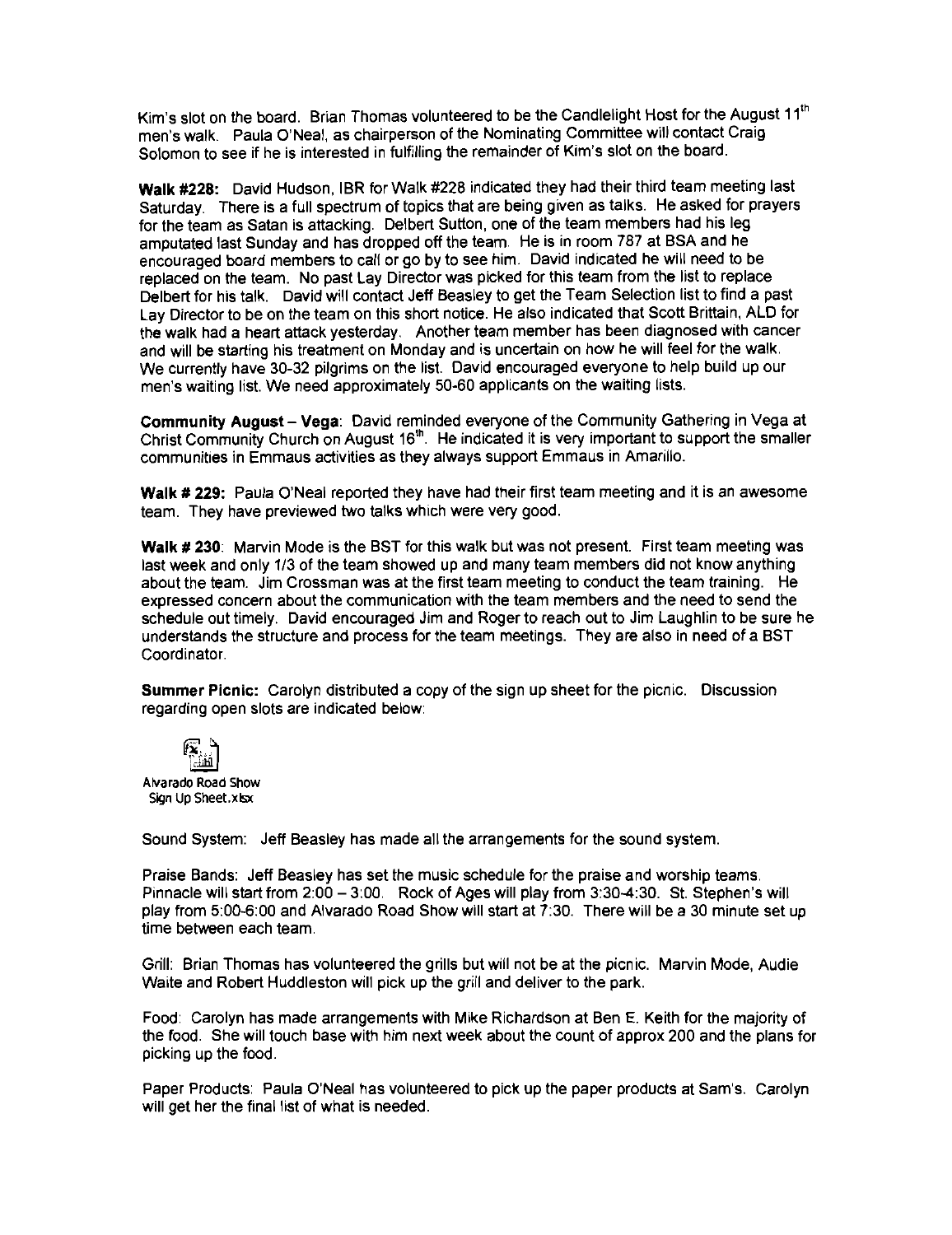Desserts: We are still in need of desserts. Paula offered to pick up cookies when she is at Sam's.

Soft DrinkslWater: Roger Radney indicated we have a lot of soft drinks and water at Ceta Canyon. He will pick these up along with the ice chests. Brian also indicated he has a contact that we can get a large tub for ice for the drinks.

Security: David Hudson has made the arrangements with the City of Amarillo to rent the stage area at Sam Houston park. He will get the receipt for the rental to Carolyn to have at the park.

PUblicity: David Hudson put an announcement in the most recent Golden Spread Newsletter. He encouraged everyone to spread the word to the Reunion Groups.

Tables: David HUdson volunteered for us to borrow the conference tables in the Toot N Totum conference room. Lynn Radney will make arrangements to pick these up.

**Chrysalis Update:** Cynthia Walker distributed copies of the Chrysalis Board of Directors minutes from the June 2, 2012 meeting. She also distributed copies of the Chrysalis Board of Directors for 2012 and also a copy of the proposed Bylaws. Several suggestions were made for clarity on the Bylaws. She indicated there is a Board meeting on Saturday and they plan on revieWing the Bylaws. She will share our comments with the Chrysalis board. Cynthia indicated the need to get the word out to the community of the reorganization of Chrysalis. It was suggested that she bring handouts to the picnic and also announce at the next Community Gathering.



Minutes 6-2-2012. pdf





**2013 Lay/Spiritual Directors:** David announced one uncommitted slot for the Women's Lay Director for 2013. Lila Vars and Brenda Wilhite are both working Walk #229 so they would be eligible for the Fall Lay Director for 2013.

**Nominations Committee:** Paula indicated a meeting has been scheduled for Monday night to look at the names for potential board members for next year. There are 3 women slots and 2 men slots. She encouraged everyone to send any possibilities to her for the committee to consider.

**Technology Committee:** Carolyn reported that Larry Deel with IMS is making good progress on the conversion. She distributed a list of names that are still needed for past Lay Directors. She has received a lot of information on this list and has forwarded it to Larry. She sent Van McNeese and Sandy Brown an email for an update on the Web Site but has not heard from them. She will contact them next week for an update.

#### **Other Discussion:**

Theo discussed changes she would like to make to the Fourth Day Meeting:

Fourth Day Chairperson to open the Fourth Day meeting and explain the agenda and introduce all the speakers for the evening (Walk Lay Director, Walk Spiritual Director, Reunion Groups Chairperson, Community Lay Director). These people will facilitate the meeting the whole time Pilgrims share.

Walk Lay Director to address the Fourth Day Pilgrims and ask for volunteer (either a table leader or an assistant table leader) to model Fourth Day example. Walk Lay Director asks for Pilgrims to come share.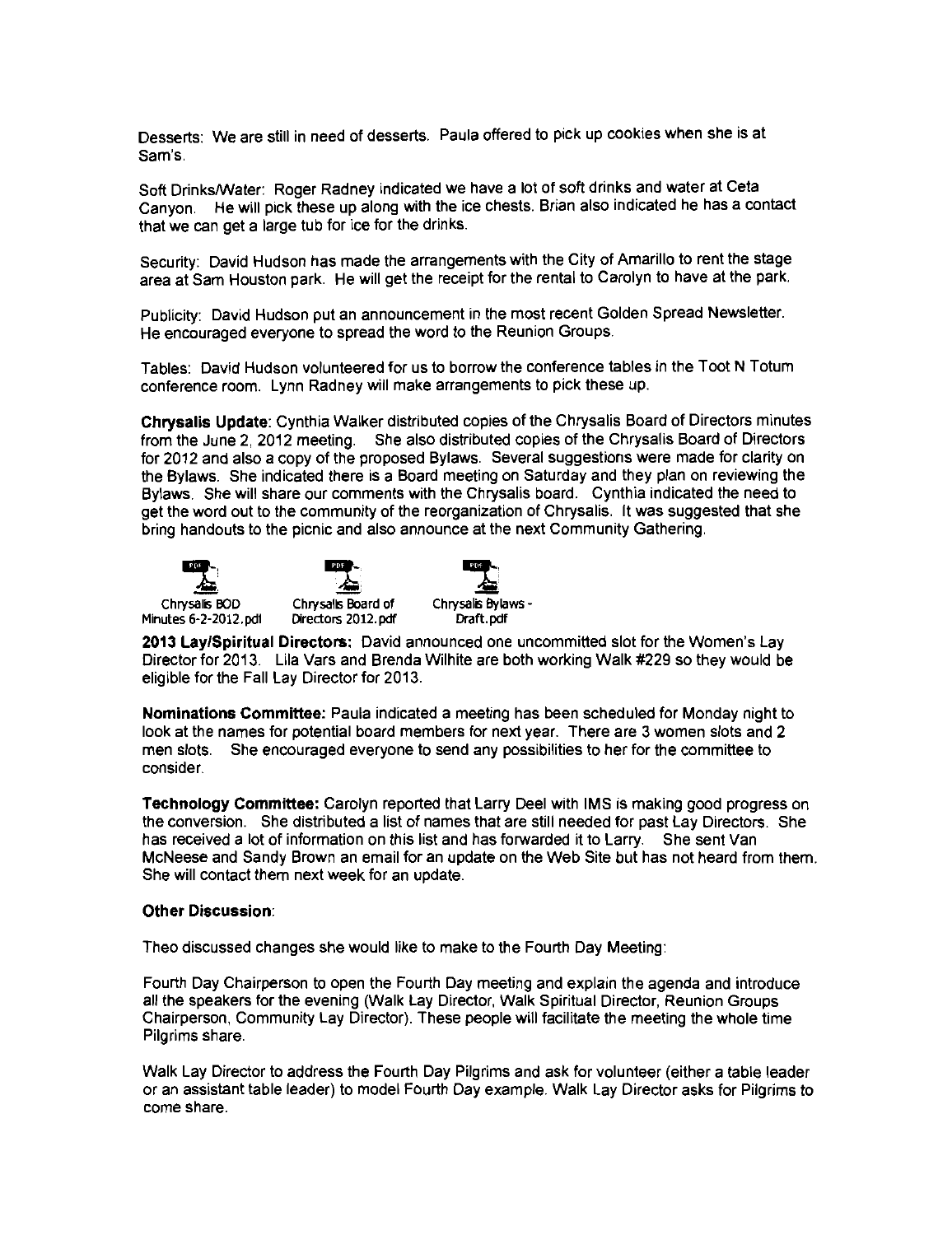Pilgrims share 1-2 minutes on how fourth days have been.

At the end of share time, Fourth Day Chairperson introduces Reunion Groups Chairperson and RGCP introduces either a male on men's walk or female on ladies walk reunion groups encourager to address the pilgrims and pass out sign up sheets and YES sheets and information about Sponsor's Hour.

Closing from Community Lay Director and then closing prayer from Community Spiritual Director.

**Closing Prayer:** Ken Cole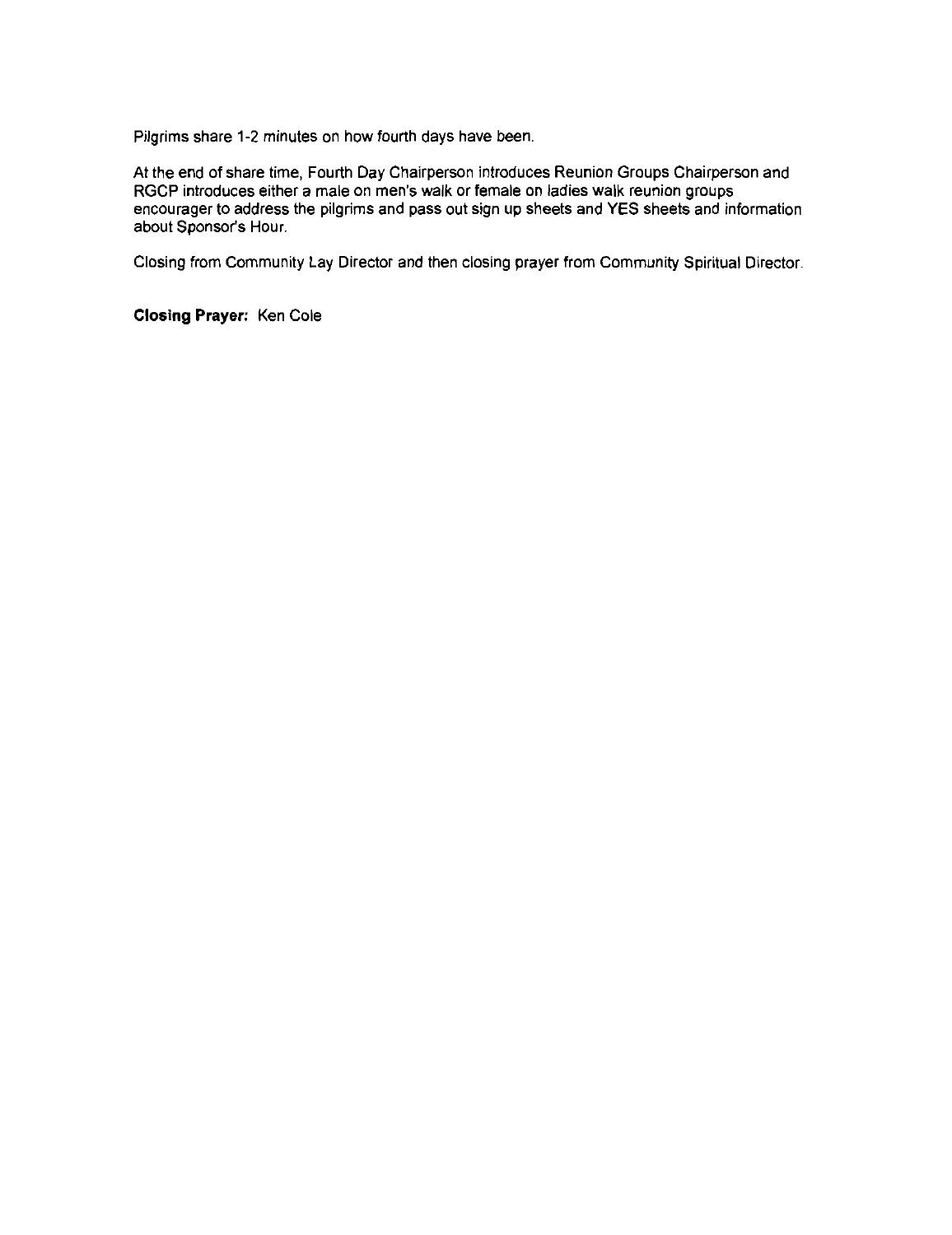#### Golden Spread Emmaus Board of Directors Agenda July 5th, 2012 Toot'n Totum Office 1115 S. Taylor

| Call Meeting to order                | David H      |
|--------------------------------------|--------------|
| <b>Opening Prayer</b>                | Paula O      |
| <b>Treasurer Report</b>              | David D      |
| Minutes Approval                     | Carolyn      |
| Walt Marlett - Welcome               | All          |
| Current Board                        | David H      |
| Walk $\#$ 228 ( $\#$ Pilgrims)       | David H      |
| Community August - Vega              | David H      |
| Walk # 229                           | Paula/Denise |
| Walk #230                            | Marvin       |
| Summer Picnic (Sign up Sheet/Agenda) | Carolyn      |
| Chrysalis Update                     | Cynthia      |
| 2013 Lay/Spiritual Directors         | All          |
| Nominations Committee                | Paula O      |
| Technology Committee                 | Carolyn      |
| Other Discussion                     | All          |
| Closing Prayer                       | Ken C        |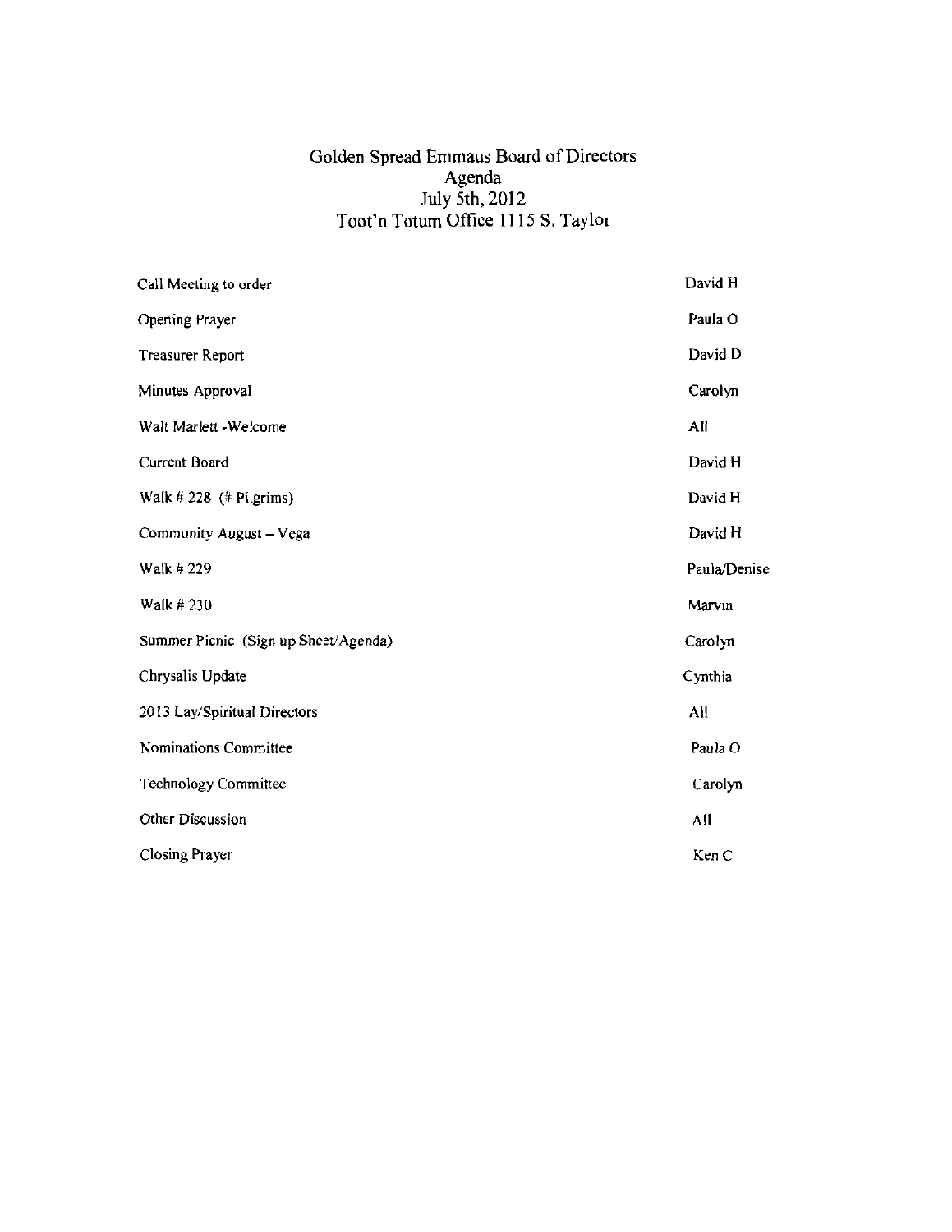## Golden Spread Emmaus Balance Sheet As of June 30, 2012

,  $\int_{0}^{\frac{\pi}{2}}$ 

|                                                       | Jun 30, 12  |
|-------------------------------------------------------|-------------|
| <b>ASSETS</b>                                         |             |
| <b>Current Assets</b>                                 |             |
| <b>Checking/Savings</b>                               |             |
| 1000 · Cash - ANB                                     | 16,977.50   |
| <b>Total Checking/Savings</b>                         | 16,977.50   |
| <b>Other Current Assets</b>                           |             |
| 1200 · Deposits                                       | 1,963.00    |
| 1400 · Prepaid Insurance                              | 935.48      |
| <b>Total Other Current Assets</b>                     | 2,898.48    |
| <b>Total Current Assets</b>                           | 19,875.98   |
| <b>TOTAL ASSETS</b>                                   | 19,875.98   |
|                                                       |             |
| <b>LIABILITIES &amp; EQUITY</b><br><b>Liabilities</b> |             |
| <b>Current Liabilities</b>                            |             |
| <b>Other Current Liabilities</b>                      |             |
| 2000 · Prepaid - Men                                  | 1,650.00    |
| 2100 · Prepaid - Women                                | 2,450.00    |
| 2200 · Reserved - Kairos                              | 435.15      |
| 2300 · Reserved - Chrysalis                           | 1,672.25    |
| 2400 · Reserved - Missions                            | 4,593.40    |
| 2450 · Reserved - Faith City Miss                     | 1,050.00    |
| 2500 · Reserved - Scholarships                        | 1,624.58    |
| 2550 · Reserved - Clark Scholars                      | 1,774.00    |
| 2650 · Reserved - Book Table                          | 377.00      |
| <b>Total Other Current Liabilities</b>                | 15,626.38   |
| <b>Total Current Liabilities</b>                      | 15,626.38   |
| <b>Total Liabilities</b>                              | 15,626.38   |
| Equity                                                |             |
| 3900 · Retained Earnings                              | $-2,191.20$ |
| <b>Net Income</b>                                     | 6,440.80    |
| <b>Total Equity</b>                                   | 4,249.60    |
| <b>TOTAL LIABILITIES &amp; EQUITY</b>                 | 19,875.98   |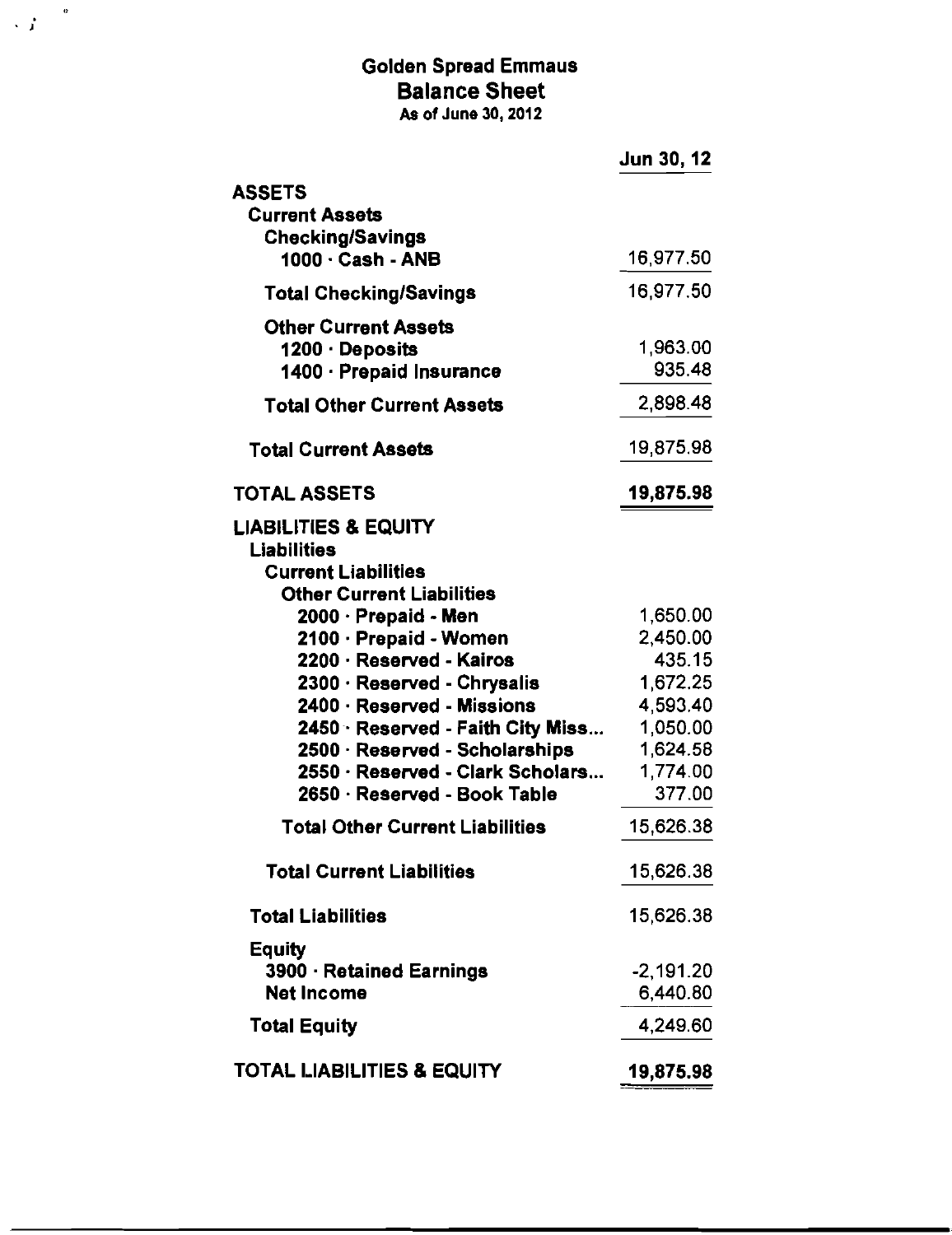# **Golden Spread Emmeus Profit & Loss**

 $\frac{1}{2}$  ,  $\frac{1}{2}$  ,  $\frac{1}{2}$ 

**January through June 2012** 

|                                                       | <b>Jan 12</b>        | Feb 12      | <b>Mar 12</b> | <b>Apr 12</b> | <b>May 12</b> | <b>Jun 12</b> | <b>TOTAL</b> |
|-------------------------------------------------------|----------------------|-------------|---------------|---------------|---------------|---------------|--------------|
| <b>Ordinary Income/Expense</b>                        |                      |             |               |               |               |               |              |
| Income                                                |                      | 0.00        | 4,550.00      | 5,325.00      | 4,853.00      | 0.00          | 19278.00     |
| 4000 · Team Fees                                      | 4.550.00<br>4.725.00 | 0.00        | 5,950.00      | 0.00          | 6,300.00      | 0.00          | 16975.00     |
| 4100 · Pilgrim Fees<br>4200 · Book Table (Net of Expe | 534.75               | $-532.17$   | 195,00        | $-137.92$     | 38.58         | 0.00          | 98.24        |
|                                                       |                      |             |               |               |               |               |              |
| <b>Total Income</b>                                   | 9,809.75             | $-532.17$   | 10695.00      | 5,187.08      | 11191.58      | 0.00          | 36351.24     |
| <b>Expense</b>                                        |                      |             |               |               |               |               |              |
| 6000 · Room & Board                                   | 8,662.00             | 0.00        | 10256.00      | 0.00          | 9,934.00      | 0.00          | 28852.00     |
| 6200 Copies                                           | 49.06                | 39.60       | 55.46         | 0.00          | 0.00          | 0.00          | 144.12       |
| 6300 Supplies                                         | 602.41               | 794.63      | 719.58        | 356.62        | 226.08        | 974.45        | 3,673.77     |
| 6500 · Upper Room Fees                                | 351.00               | 0.00        | 0.00          | 442.00        | 468.00        | 0,00          | 1,261.00     |
| 6800 - Insurance                                      | 155.92               | 155.92      | 155,92        | 155.92        | 155.92        | 155.92        | 935.52       |
| <b>Total Expense</b>                                  | 9,820.39             | 990.15      | 11186.96      | 954.54        | 10784.00      | 1,130.37      | 34866.41     |
| <b>Net Ordinary Income</b>                            | $-10.64$             | $-1,522.32$ | -491.96       | 4,232.54      | 407.58        | $-1$ 130.37   | 1,484.83     |
| <b>Other Income/Expense</b>                           |                      |             |               |               |               |               |              |
| Other Income                                          |                      |             |               |               |               |               |              |
| 8000 · Interest Income                                | 1.28                 | 1.21        | 1.08          | 145           | 1.63          | 1.41          | 8.06         |
| 8100 Candlelight Offering                             | 260.00               | 0.00        | 538.40        | 0.00          | 205.60        | 0.00          | 1,004.00     |
| 8200 Community Offering                               | 194.40               | 0.00        | 304.59        | 0.00          | 260.00        | 0.00          | 758.99       |
| 8300 Mission Donations                                | 300.00               | 300.00      | 800,00        | 1,800.00      | 0.00          | 100.00        | 3,300.00     |
| 8500 · Nametags (Net of Expen                         | 0.00                 | 5 9 0       | 5.75          | $-3.75$       | 0.00          | $-30.00$      | $-22.10$     |
| 8600 · Miscellaneous Donations                        | 31.00                | 487.00      | 710.00        | 154.00        | 197.00        | 0.00          | 1,579.00     |
| <b>Total Other Income</b>                             | 786.68               | 794 11      | 2,359.82      | 1,951.70      | 664.23        | 7141          | 6,627.95     |
| <b>Other Expense</b>                                  |                      |             |               |               |               |               |              |
| 9000 · Miscellaneous Supplies                         | 0.00                 | 0.00        | 0.00          | 0.00          | 0.00          | 100.00        | 100.00       |
| 9300 Postage                                          | 49.00                | 4.40        | 51.00         | 0.00          | 102.00        | 20.52         | 226.92       |
| 9800 · Returned Checks                                | 0.00                 | 0.00        | 0.00          | 0.00          | 183.00        | 0.00          | 183.00       |
| 9900 · Miscellaneous Donation                         | 0.00                 | 564.77      | 0.00          | 597.29        | 0.00          | 0.00          | 1,162.06     |
| <b>Total Other Expense</b>                            | 49.00                | 569.17      | 51.00         | 597.29        | 285.00        | 120.52        | 1,671.98     |
| <b>Net Other Income</b>                               | 737.68               | 224.94      | 2,308.82      | 1,354.41      | 379.23        | $-49.11$      | 4,955.97     |
| <b>Net Income</b>                                     | 727.04               | $-1,297.38$ | 1,816.86      | 5,586.95      | 786,81        | $-1,179.48$   | 6,440.80     |

 $\mathcal{A}$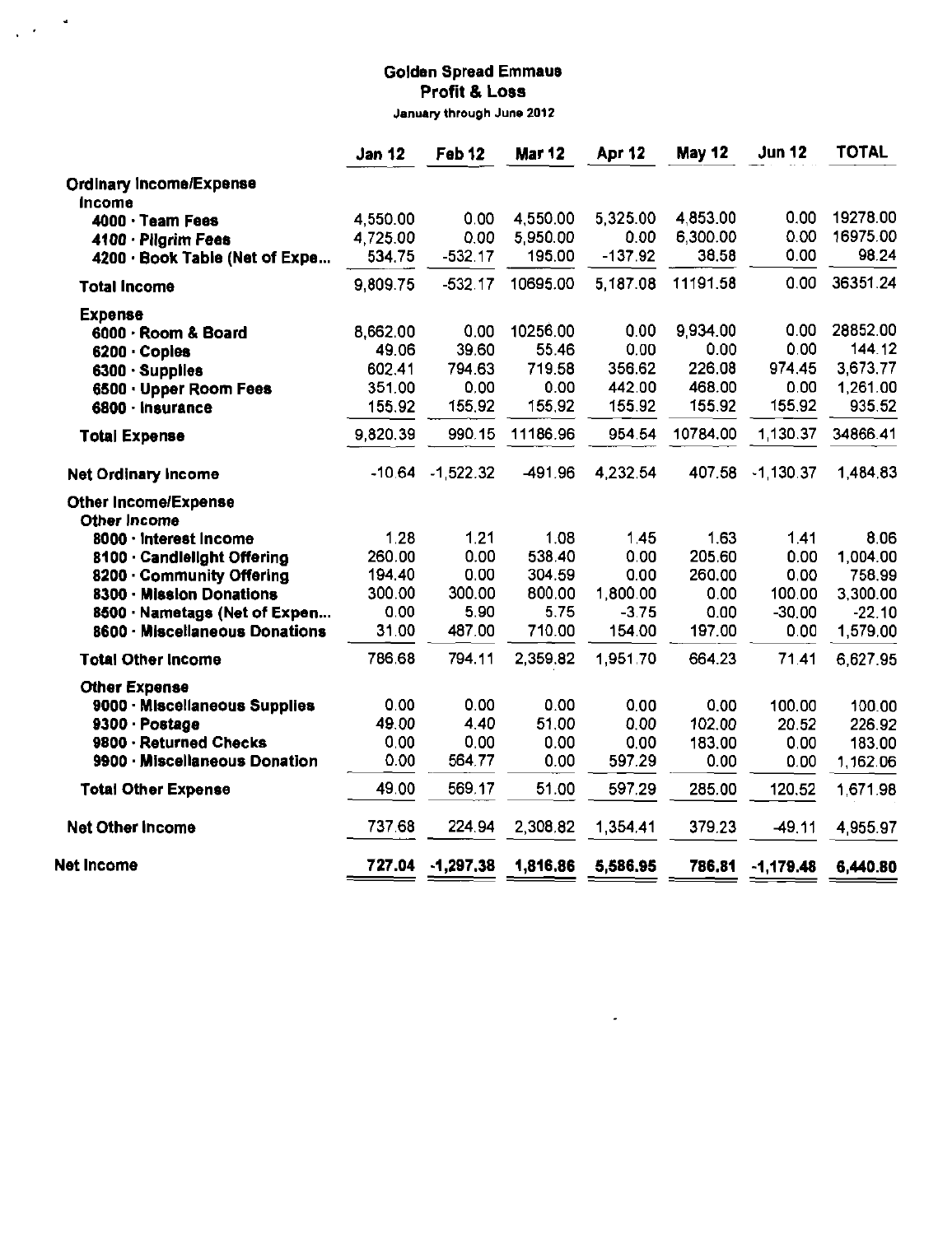#### Alvarado Road Show

July 21, 2012

| <b>Item</b>                           | <b>Volunteer</b>    | <b>Comments/Arrangements</b> |  |  |
|---------------------------------------|---------------------|------------------------------|--|--|
| Finalize location at Sam Houston Park | David Hudson        |                              |  |  |
| Finalize arrangements with Alvarado   | <b>Jeff Beasley</b> |                              |  |  |
| Sound System                          |                     |                              |  |  |
| Arrangements for Praise Bands         |                     |                              |  |  |
| Arrangements for Grills               | <b>Brian Thomas</b> |                              |  |  |
| Arrangements for Food Tables          |                     |                              |  |  |
| Arrangements for Food                 | Carolyn Hurt        |                              |  |  |
| Delivery of food                      | Carolyn Hurt        |                              |  |  |
| Paper products                        |                     |                              |  |  |
| Desserts                              |                     |                              |  |  |
| Soft Drinks/Water                     |                     |                              |  |  |
| Security at Park / Rope off area      |                     |                              |  |  |
| Publicity                             |                     |                              |  |  |
| Ice Chests for drinks                 |                     |                              |  |  |
| Signage                               |                     |                              |  |  |
|                                       |                     |                              |  |  |
|                                       |                     |                              |  |  |
|                                       |                     |                              |  |  |
|                                       |                     |                              |  |  |
|                                       |                     |                              |  |  |
|                                       |                     |                              |  |  |
|                                       |                     |                              |  |  |
|                                       |                     |                              |  |  |
|                                       |                     |                              |  |  |
|                                       |                     |                              |  |  |
|                                       |                     |                              |  |  |
|                                       |                     |                              |  |  |
|                                       |                     |                              |  |  |
|                                       |                     |                              |  |  |
|                                       |                     |                              |  |  |
|                                       |                     |                              |  |  |
|                                       |                     |                              |  |  |
|                                       |                     |                              |  |  |
|                                       |                     |                              |  |  |
|                                       |                     |                              |  |  |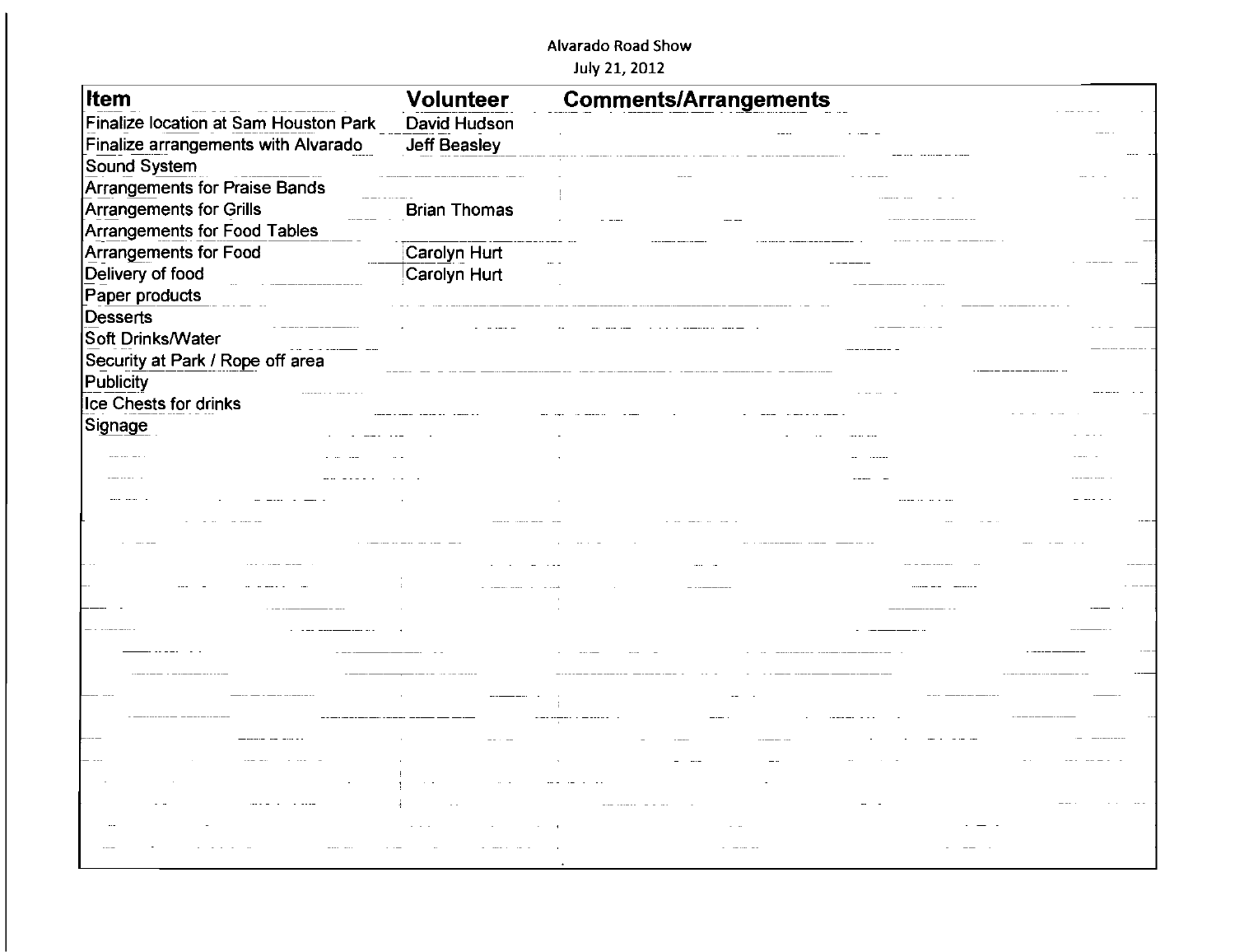#### June 2<sup>nd</sup> Chrysalis Meeting-Minutes

- **Members Present** 
	- o Jeannette Bacon Brady Clark
	- o Jeff Beasley Eunabeth Williamson
	- o Ron Branum Madison Thomas
	- o Jim Laughlin Richard McDonald
	- o Brian Thomas Cynthia Walker
- Brady opened in prayer
- Introduced new members-Madison and Eunebeth
	- $\circ$  Monic Gassaway-will join us she had graduation stuff to take care of
	- o Alyssa Bigler-will join us she also had graduation stuff
	- $\circ$  Justin Roberts-was out today
	- $\circ$  Tabitha Perry 26-agreed to be on the board
- We still need a few more members
	- o Brian is going to check with Dakota Bybee-Youth Pastor at Saint Stephen United Methodist Church
	- $\circ$  Jeff Beasley stated that Tyler Looney, he works at the 1st united Methodist Church in Canyon, is interested. Brady said he would contact him.
- **Elected Board of Directors** 
	- o Opened the floor for vice chair-Nominations by Brady for Jeannette Bacon and Eunabeth Williamson.
		- $\blacksquare$  Jeannette has experience and has worked on several boards
		- $\blacksquare$  Eunabeth decided that Jeannette would be a better fit, because she knows more about what she would be doing. It would be a smaller learning curve.
		- Jim seconded Jeannette-all voted for, none-opposed
	- $\circ$  Jeannette Bacon is now the Vice Chair.
	- o Ron nomination Madison for secretary, Jim seconded
		- $\blacksquare$  All voted for none-opposed
	- o Madison is now the Secretary
- Saturdays seem to be best for everyone, so we will continue to meet the first Saturday of the month at the Potter County Sheriffs Office. (if for some reason we can't meet at the sheriffs office then call Jim he can get us into AC)
	- o 8:30 Breakfast and fellowship
	- o 9:00 The meeting starts/with or without you
- Registrar-Responsible for applications and calling people who are interested
	- $\circ$  This person is not a board member, but a community member.
		- $\blacksquare$  Cynthia will call Chris Guill
			- $\blacksquare$  Needs to be a commitment.
- **Special Meetings** 
	- $\circ$  Can be just the executive board
		- $\blacksquare$  Chair
		- **D** Vice Chair
		- $\blacksquare$  Spiritual director
		- Secretary
- **Committees** 
	- Each chair needs to be a member of the board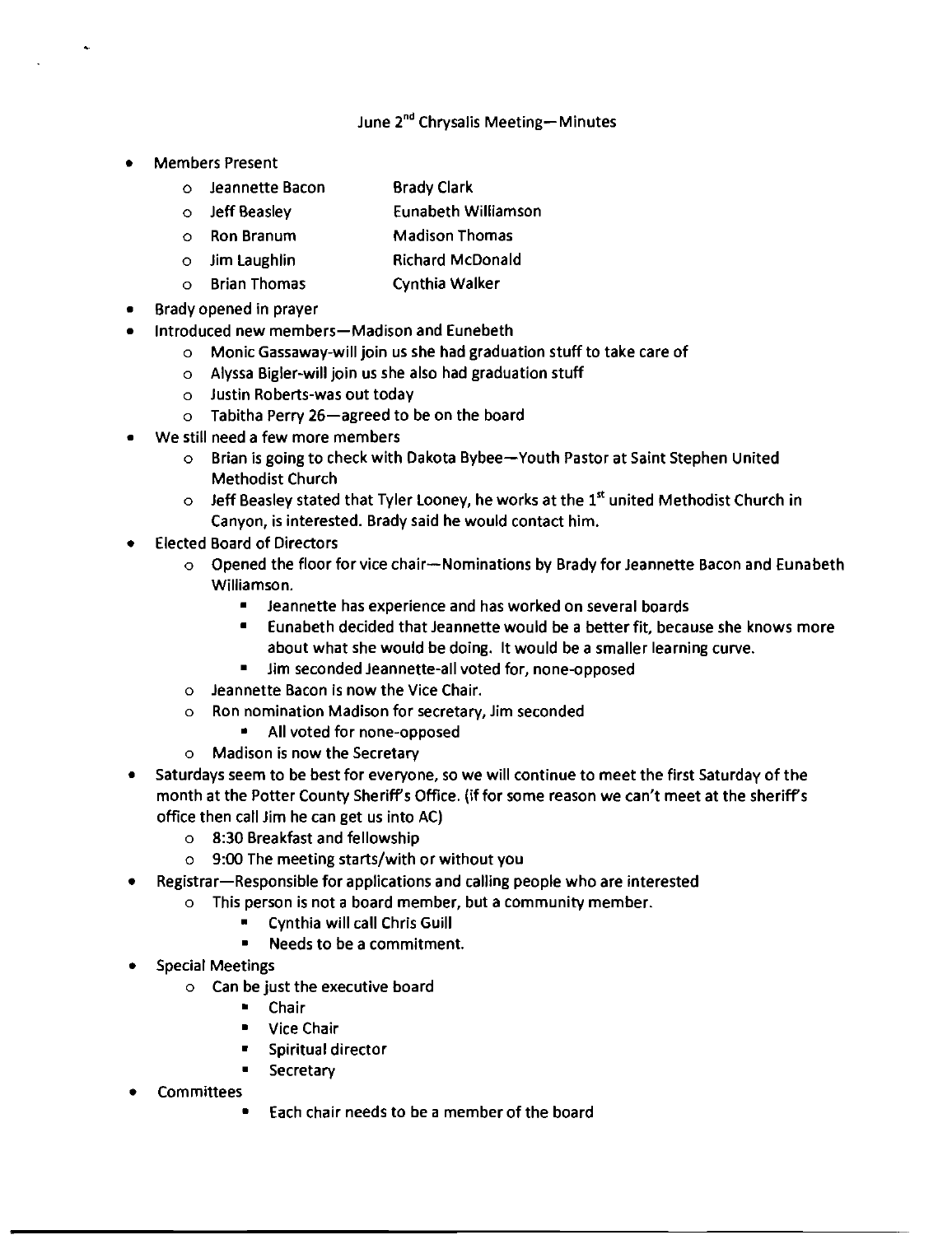- • Made up of community members
- • Adult-chair/member
- • Youth-co-chair/member
- o Types of Committees
	- • Rushes
	- • Next step/group
	- • Sponsorship
	- **•** Team selections
	- • Training
		- • Cynthia commits to have parent meetings before each flight for the high school kids
		- • Follow ups need to be done by the lay director of each flight
			- o Call/letter-before and after
				- MOST IMPORTANT
- • Background Checks
	- o Need to be done for everyone working a weekend ages 17 and up
		- • Brady said he would be in charge of that
- • Chrysalis Events
	- $\circ$  The spiritual director/clergy should be there the entire weekend
	- o Chrysalis needs to be scheduled around Emmaus events-do not over lap
		- • Everyone needs to be involved every weekend
		- • Make sure the agape room is prayed over and
			- • Be involved-help and support
	- o Lanyard colors--Jeannette motioned same colors as Emmaus lanyard
		- Cynthia seconded-same colors!
- Start praying for the team selection committee and Lay Directors NOW.
	- • Next Meeting July 7'h Sheriff's Office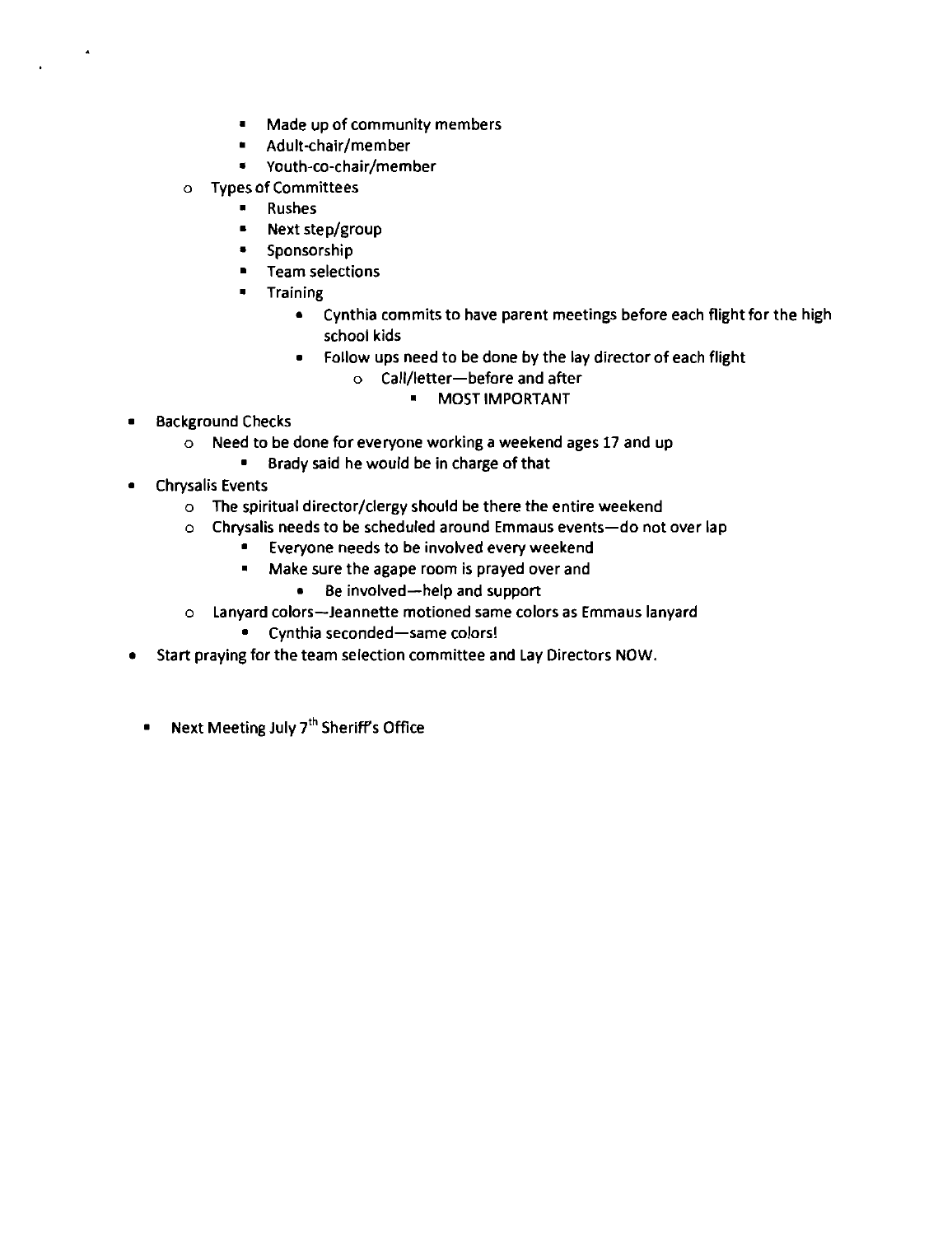|                         |              |              | <b>CHRYSALIS BOARD of DIRECTORS - 2012</b> |
|-------------------------|--------------|--------------|--------------------------------------------|
| Name                    | Phone - Home | Phone - Cell | Email                                      |
| Jeannette Bacon         |              | 282-1457     | bacon@suddenlink.net                       |
| <b>Jeff Beasley</b>     |              | 676-9492     | jrbeasley8@gmail.com                       |
| Ron Branum              | 352-2623     | 335-5205     | ronbranum@yahoo.com                        |
| Jim Laughlin            | 376-6333     |              | jimlaughlin@suddenlink.net                 |
| Dan Shuman              |              | 679-4052     | canyonmaltese2012@yahoo.com                |
| Brian Thomas            |              | 679-4671     | bithomas24@hotmail.com                     |
| Cynthia Walker (LD)     | 381-1822     | 680-5790     | cynthiap@amaonline.com                     |
| <b>Brady Clark (SD)</b> |              | 674-0439     | brady@thefatherscry.org                    |
| Justin Roberts          |              | 341-8974     | sundaypunchii@gmail.com                    |
| Eunabeth Williamson     |              | 683-3909     | eunabethwilliamson@yahoo.com               |
| Madison Thomas          |              | 640-4983     | mo_0618@yahoo.com                          |
| Richard McDonald        |              | 477-2234     | richard.anthony.mcdonald@gmail.com         |
| Tyler Looney            |              | 336-1699     | irishloon22@yahoo.com                      |
| Monique Gassaway        |              | 681-6767     | moniqyegassaway@gmail.com                  |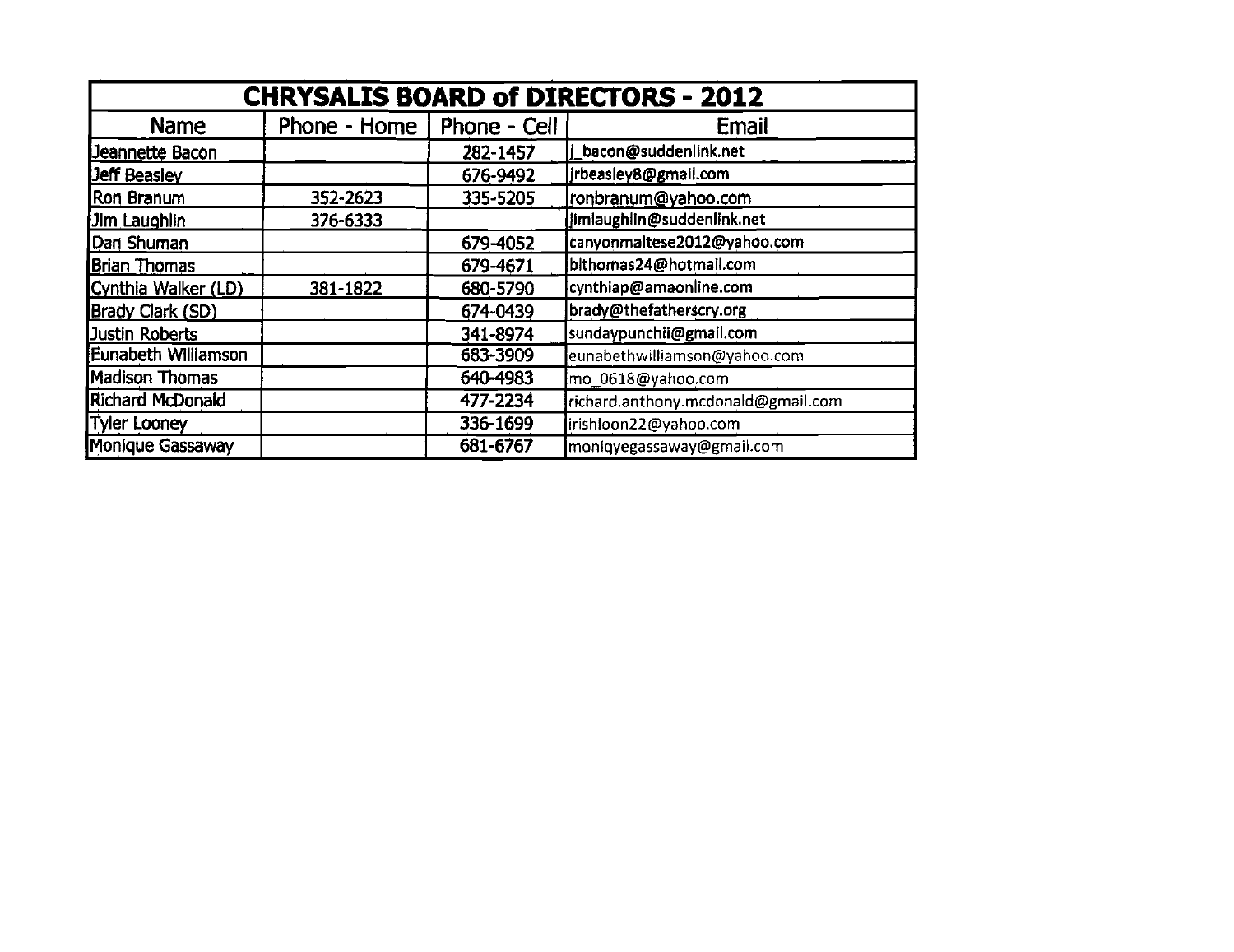# Golden Spread Chrysalis Community By-Laws

#### 1. Name

The name of this Community will be Golden Spread Chrysalis Community, hereinafter referred to as the Community.

## 2. Purpose

- 2.1 The purpose of the Community will be to develop, challenge, inspire, and equip Christian youth for Christian action in their homes, churches, schools, and communities through the Chrysalis experience.
- 2.2 The Community is affiliated with the international Emmaus and Chrysalis programs of the Upper Room Ministries, Nashville, Tennessee, a copy of the Covenant Letter with the said Upper Room Ministries being attached hereto as an exhibit.

### 3. Membership

**3.1** All persons who have completed a Chrysalis, Search, The Walk to Emmaus, Cursillo, or Tres Dias weekend may be considered members of the Community.

#### 4. The Chrysalis Board

#### 4.1 Purpose

Direction of the Community will be vested in a standing committee of the Emmaus Board of Directors that serves as the Chrysalis Board.

#### 4.2 Composition

The Chrysalis Board will consist of no fewer than twelve (12) and no more than eighteen (18) elected members, two (2) of which must be clergy, and they will serve as Spiritual Directors. The chair of the Chrysalis Board shall not be counted in this number. The standing committee may call itself the Chrysalis Board. The Community Spiritual Director(s), if not an elected member, also serves as an ex officio member of the Chrysalis Board.

A. Ex officio members of the Chrysalis Board shall be members with voice and vote.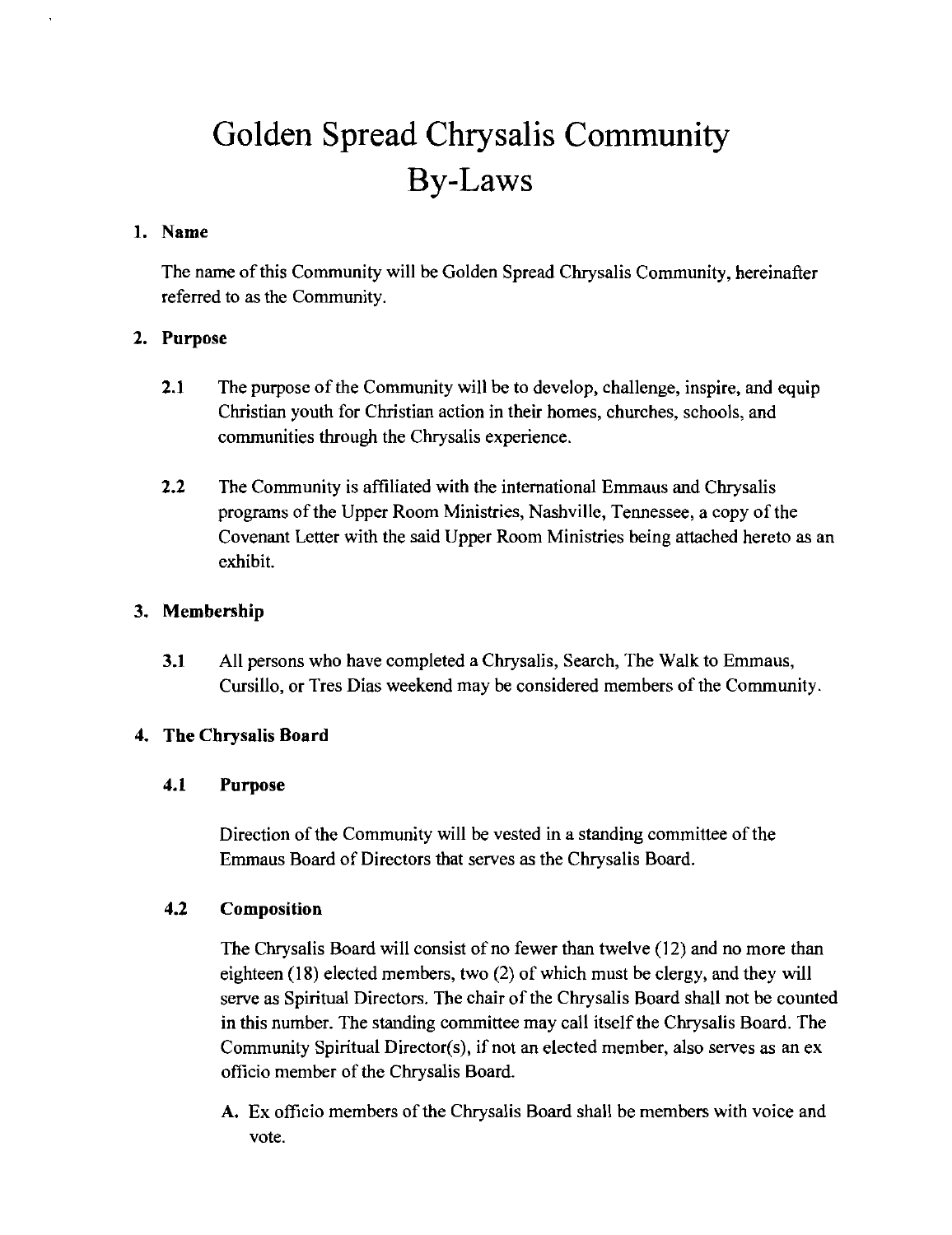#### 4.3 Terms of Office

Chrysalis Board members will be elected by the Community in three(3) classes of four(4) or  $six(6)$  directors in each class, with each class serving for a three-year term. In each class of directors there shall be at least one (1) youth. There will be one (1) Emmaus Board liaison in each class.

- A. Chrysalis Board members cannot succeed themselves in consecutive terms.
- **B.** Terms of office begin June 1 and will terminate May 31, except for officers, who will serve until election of new officers as provided in 4.5

#### **4.4** Officers

Officers will be the Chairman, Vice Chairman, Treasurer, and Secretary; in case of absences, meetings will be chaired in this order.

#### 4.5 Election of Officers

The Chrysalis Board will elect officers annually at the June meeting for a oneyear term. Newly elected officers assume their duties at the close of the June meeting. Officers may be elected to succeed themselves. The chair, however may serve only a one-(l) year term. The vice-chair can be elected to succeed the chair at the end of his/her one year term.

#### 4.6 Meetings

The Chrysalis Board will meet monthly at a time and place that it designates.

#### 4.7 **Quorum**

Seven (7) members of the Chrysalis Board present at a duly called meeting will constitute a quorum.

#### 4.8 Registrar

The Registrar will be a member of the Community, who shall be approved by the Chrysalis Board..

#### 4.9 Special Meetings

Special Chrysalis Board meetings may be called by the chair or by a written request to the chair by seven members of the board.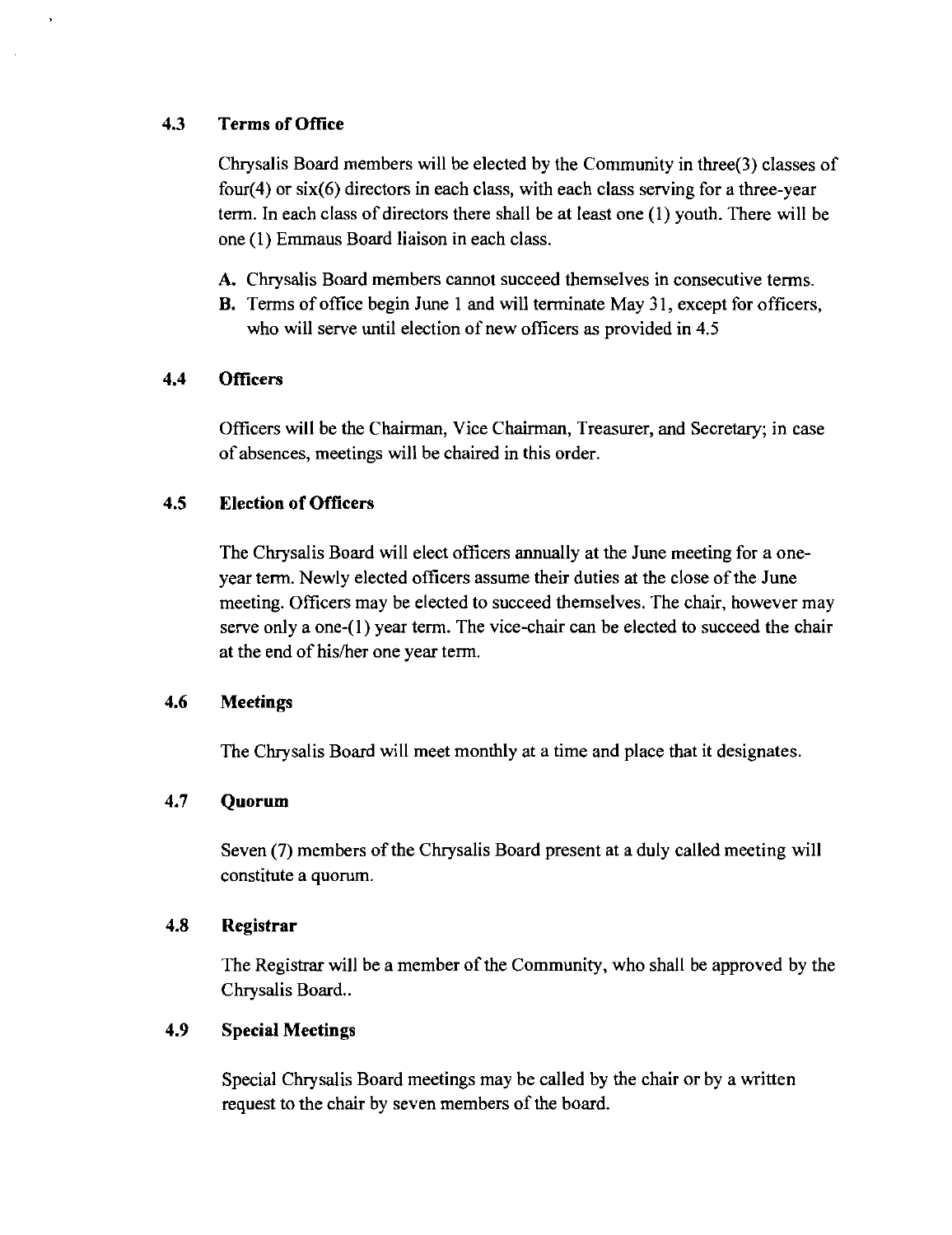#### 4.10 Vacancies on the Board

Upon nomination by the chair, the Chrysalis Board may elect persons to fill vacated terms. At the next election for that class of members, persons filling vacated terms are eligible for election to a full term on the board.

#### S. Committees

The Chrysalis Board will appoint persons annually to co-chair the following committees:

- A. Team Selection
- B. Rushes
- C. Setup
- D. Nominations

The Community may use Emmaus committees as needed. The chair if the Chrysalis Board will be an ex officio of all the Chrysalis committees.

#### 6. Chrysalis Events

- 6.1 The Community will follow the guidelines of The Upper Room International Chrysalis program in the formation of Chrysalis events.
- 6.2 The Chrysalis Board will have general oversight in all matters pertaining to the Chrysalis event.
- 6.3 The Chrysalis Board will choose the Lay Directors for each Chrysalis event at least one (1) year prior to the said Chrysalis three day event. The Lay Director, with the Team Selection Committee, will choose persons to serve as team members for each three day event.
- 6.4 The Chrysalis Board, with the advice of the Community Spiritual Directors, will choose the Spiritual Director for each Chrysalis event at least one (1) year prior to the said Chrysalis three day event.
- 6.S The Chrysalis Board will approve all persons recommended to serve on the Chrysalis event team and do backgrounds on all 17 year olds and above before said persons are invited.

#### 7. Amendments

Proposed amendments(s) to these By-Laws may be presented in writing to the board secretary by any member of the board at least one (I) month in advance of consideration at the next regularly scheduled Chrysalis Board meeting. The said proposed amendment(s) must be voted in the affirmation by 75 percent (three-fourths) of the total